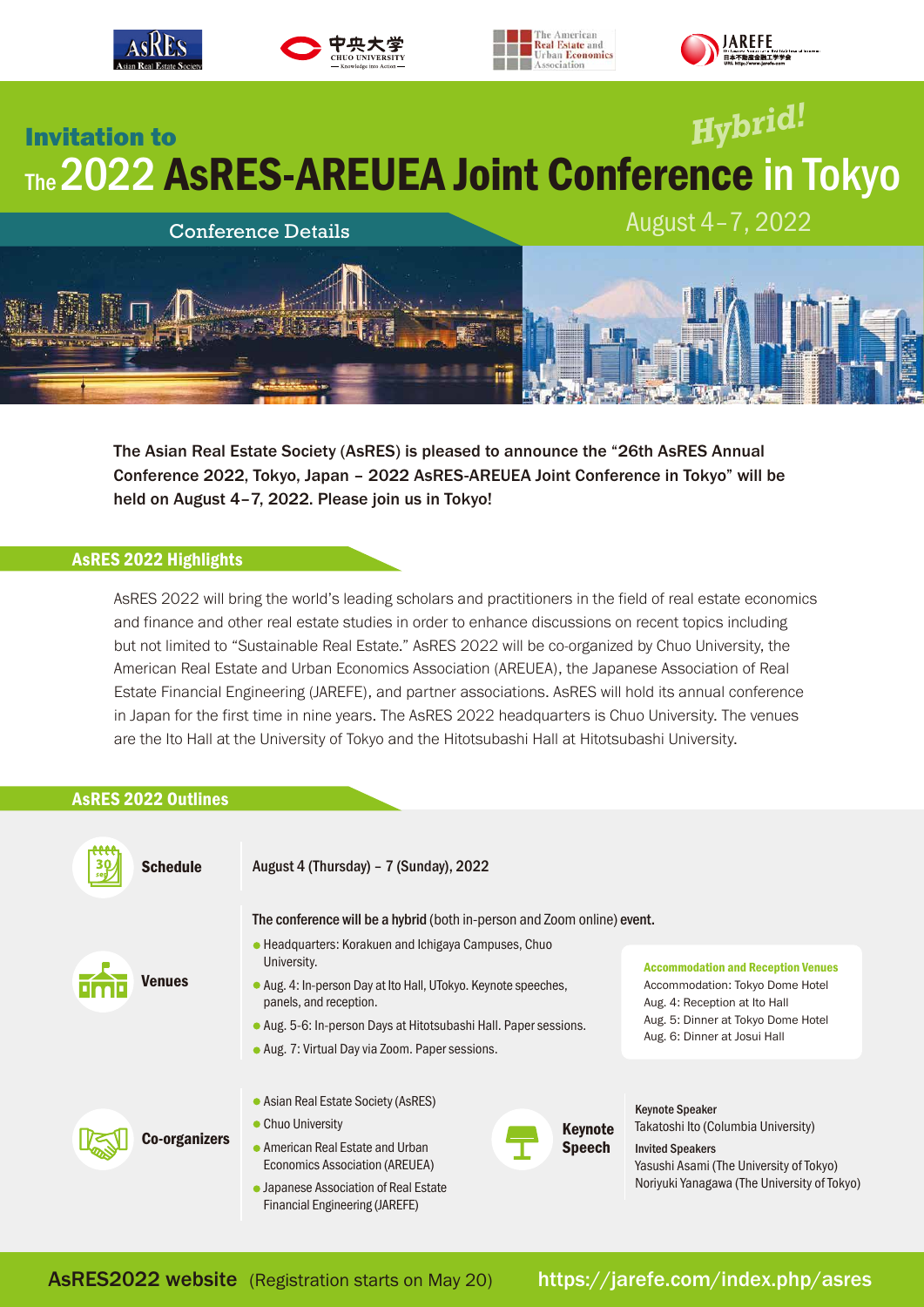

## Main Theme

# "Towards Sustainable Real Estate"

AsRES 2022 will bring together leading researchers and practitioners in the field of real estate from all over the world. The aim is to enhance interdisciplinary discussions pursuing sustainable real estate. AsRES 2022 will take place in Tokyo — the capital of Japan since 1603 and the world's largest megacity — that makes every effort to integrate longstanding traditions from the past with sustainable innovations in the future.

## Partnership and Committee for AsRES 2022



- Center for Real Estate Innovation, The University of Tokyo (CREI)
- Center for Spatial Information Science, The University of Tokyo (CSIS)
- Japan Association for Property Assessment Policy (JAPAP)
- $\bullet$ Japan Association for Real Estate Sciences (JARES)
- Japan Economic Policy Association (JEPA)  $\bullet$
- Japan Section of the Regional Science Association International (JSRSAI)  $\bullet$
- Japanese Association of Financial Econometrics and Engineering (JAFEE)
- Nippon Finance Association (NFA)



## **Partner Associations Committee** \* AsRES Board Member

- Yasushi Asami (The University of Tokyo)
- Hiroshi Ishijima\* (Chuo University, President of AsRES)
- Akira Maeda\* (The University of Tokyo)
- Hidetoshi Nakagawa (Hitotsubashi University)
- Michio Naoi\* (Keio University)  $\bullet$
- Kazuto Sumita\* (Toyo University)
- Masatomo Suzuki (The University of Tokyo)
- Jiro Yoshida\* (Penn State and the University of Tokyo, Board Member of AREUEA)

## About Asian Real Estate Society



Asian Real Estate Society (AsRES) was established in 1996. AsRES has been serving as a platform to bring scholars, practitioners, and policy makers in order to produce and disseminate real estate related knowledge with particular emphasis on Asia. Since the establishment of AsRES, twenty-five annual conferences have been held every July or August in major Asia-Pacific and US cities with 200–300 contributed papers.

#### Recent Annual Conferences

- 2019, Shenzhen, China (MIT & Tsinghua University, President Siqi Zheng)
- 2021, Singapore (NUS, President Tien Foo Sing)
- (Note: The 2020 Annual Conference was postponed for one year and was held in 2021.)

#### Annual Conferences in Japan

- 2001, Tokyo (Keio University, President Miki Seko)
- 2013, Kyoto (Kyoto Univ. & Waseda Univ, President Yuichiro Kawaguchi)
- 2022, Tokyo (Chuo University, President Hiroshi Ishijima)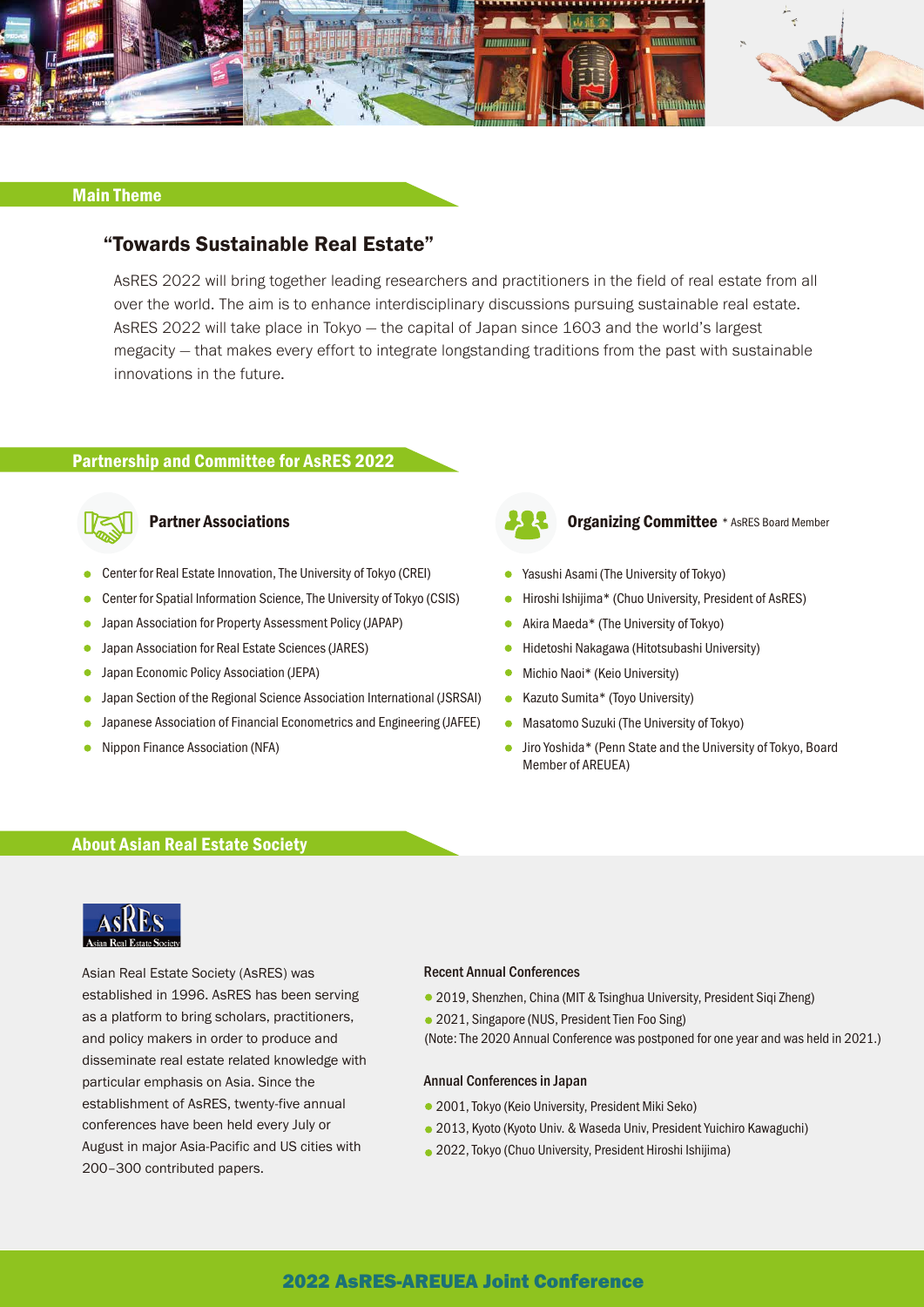

皆様におかれましては、ますますご清栄のこととお喜び申し上げます。 さて、下記のように「第26回アジア不動産学会 2022年東京国際大会-AsRES-AREUEA 東京国際大会2022-」 を本年 8月4日から7日までの期間にて開催いたします。皆様のご参加を心よりお願い申し上げます。

# 2022大会のハイライト

脱炭素社会の実現に向けた『サステナブル不動産』をテーマとして国際大会を開催いたします。不 動産に関連した経済学・ファイナンス・AI・テック・ESG などを研究対象に、世界の先導的な研 究者や実務家が集い自由闊達な議論を通じて、不動産研究のさらなる発展に貢献することを目的と します。全米不動産都市経済学会 (AREUEA) との共催で、国内の9つの学術機関・学術団体の協 力をいただいての開催となります。本国際大会は9年ぶりに日本で開催され、中央大学が大会本部 等、東大・伊藤謝恩ホールと一橋講堂が会場となります。

# 2022大会の概要



https://jarefe.com/index.php/asres 大会ウェブサイト(参加登録:5月20日開始予定)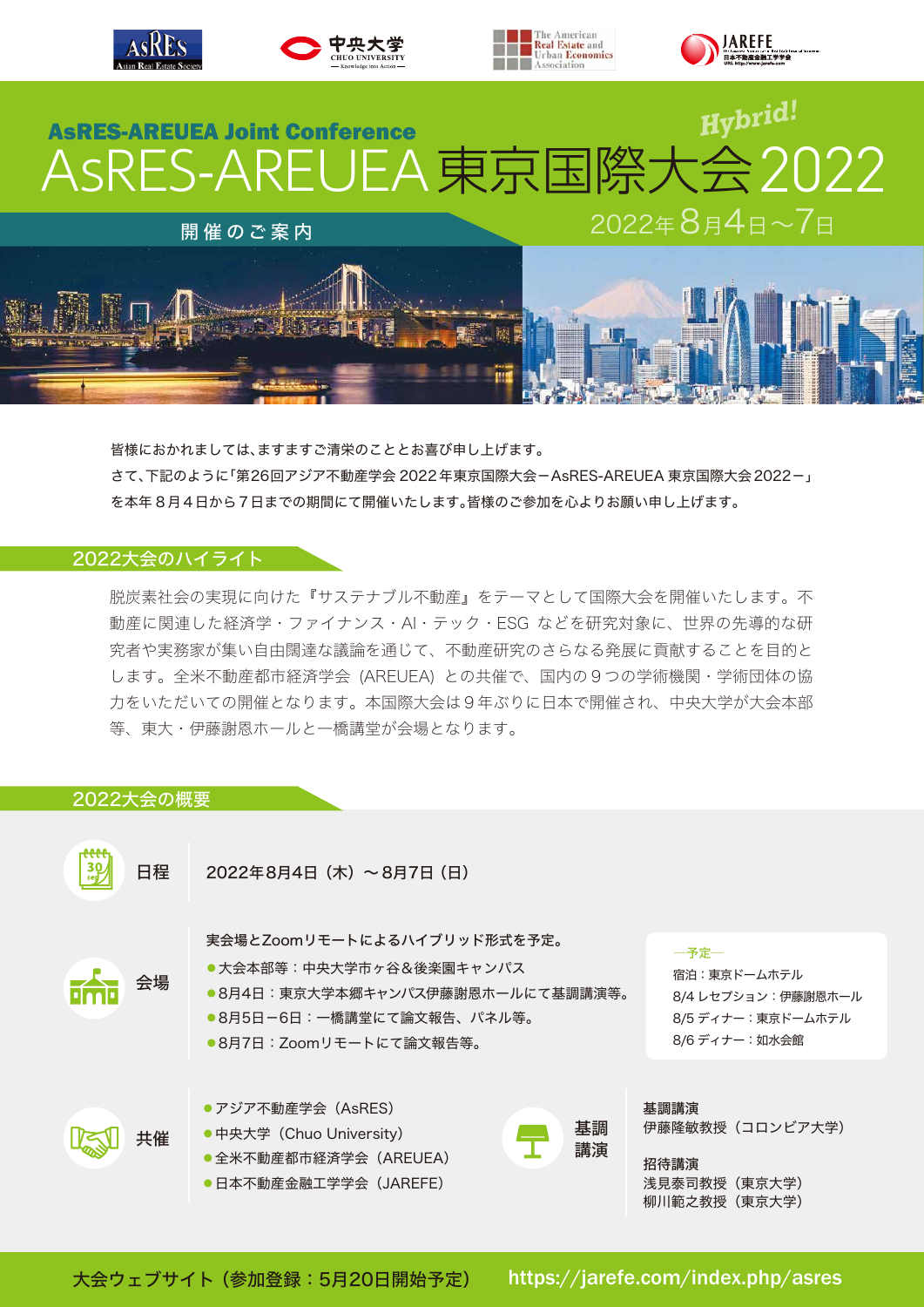

## 大会テーマ

# 「サステナブル不動産:Towards Sustainable Real Estate」

AsRES-AREUEA 東京国際大会 2022 は、不動産の領域で活躍している先導的な研究者や実務家が、 世界各国より一堂に会します。その目的は、サステナブル不動産に向けた学際的な議論を推進する ことにあります。本大会は、1603 年以来日本の中心であり、世界最大のメガシティ、東京で開催 されます。東京は、脱炭素社会の実現に向けて、過去から継承してきた長き伝統と、未来からの持 続可能なイノベーションを融合する努力を続けていきます。

## 2022大会における協力・運営



- ・資産評価政策学会 (JAPAP)
- 東京大学空間情報科学研究センター (CSIS)
- ●東京大学連携研究機構不動産イノベーション研究センター (CREI) 鈴木雅智(東京大学)
- ・日本金融・証券計量・工学学会 (JAFEE)
- ・日本経済政策学会 (JEPA)
- ・日本地域学会 (JSRSAI)
- ・日本ファイナンス学会 (NFA)
- ・日本不動産学会 (JARES)



- ・浅見泰司(東京大学)
- ・石島博 \*(中央大学、AsRES 会長)
- 
- ・隅田和人 \*(東洋大学)
- ・直井道生 \*(慶應義塾大学)
- ・中川秀敏(一橋大学)
- ・前田章 \*(東京大学)
- ●吉田二郎 \* (ペンシルベニア州立大学、AREUEA 理事)

#### アジア不動産学会の概要



ア ジ ア 不 動 産 学 会(Asian Real Estate Society)、略称 AsRES は 1996 年に設立 され、アジアの大学と企業の研究者が中心 となり、アジア不動産市場における学際的 な研究を行うこと、各国の学識者・企業・ 政策担当者等との交流の場を提供すること で、この分野に大きな貢献を果たしていま す。毎 年 7-8 月 に、発 表 論 文 数 200~ 300 の規模で、アジア環太平洋の都市で年 次国際大会を過去 25 回開催しています。

#### 直近の開催

- ●2019年大会(中国・深セン、主催:清華大学・MIT、会長:Siqi Zheng)
- 2021年大会(主催:シンガポール国立大学、会長: Tien Foo Sing)
- (2020年大会はCOVID-19により延期され2021年大会として開催)

#### 日本での開催

- 2001年大会 (東京、主催:慶應義塾、AsRES会長:瀨古美喜)
- 2013年大会(京都、主催:京大·早大、AsRES会長:川口有一郎)
- 2022年大会 (東京、主催: 中央大学、AsRES会長: 石島博)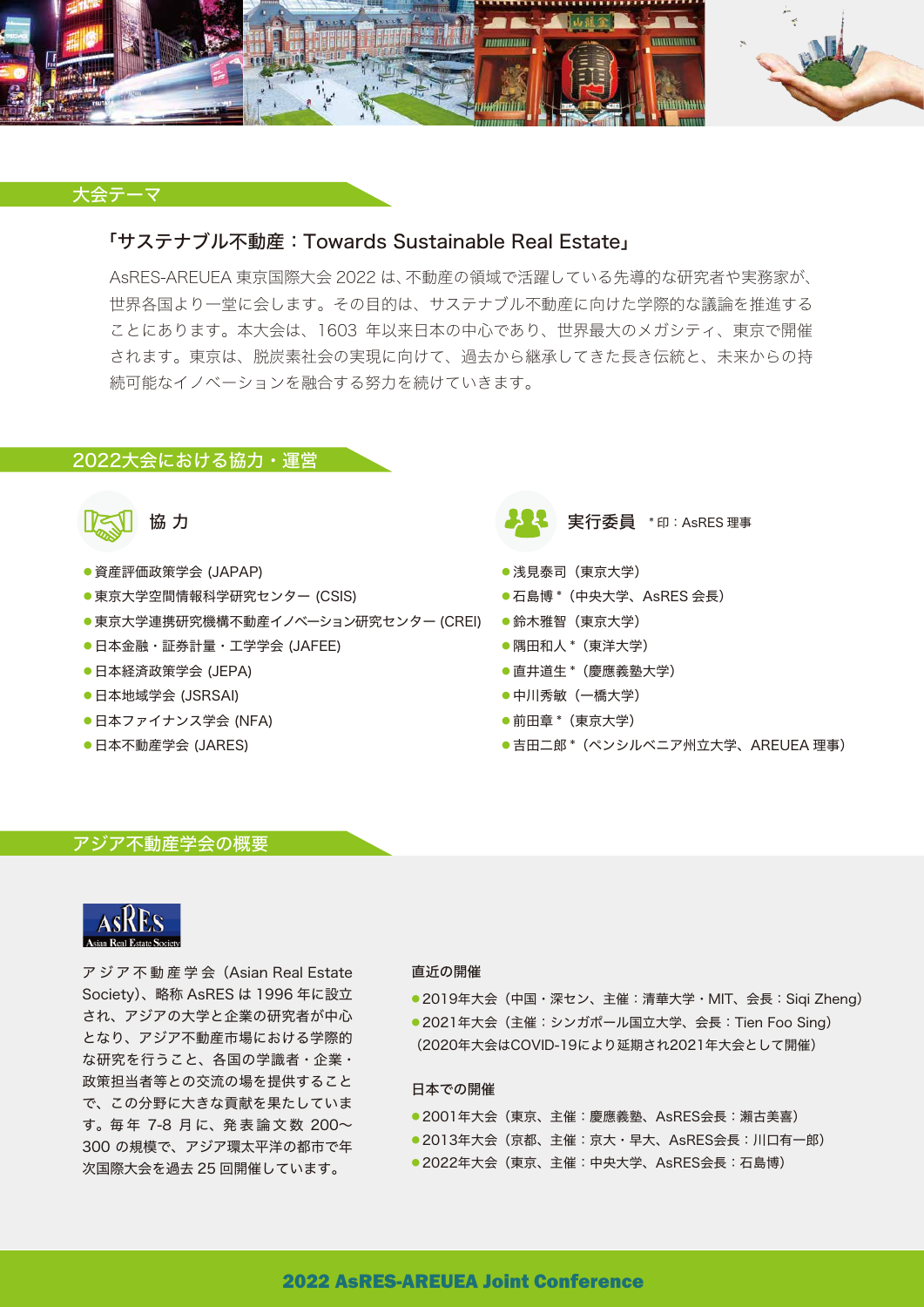

非常感谢诸位长期以来对本学会的大力支持和厚爱。如下所述,"第 26 届亚洲房地产学会 2022 年东 京国际会议-AsRES-AREUEA 东京国际会议 2022-"将于今年 8 月 4 日至 7 日期间在日本召开, 竭诚欢迎诸位积极参加,期能共襄盛举。

# 2022年会看点

AsRES-AREUEA 东京国际会议的主题是:为实现去碳化社会 "迈向可持续发展房地产"。本 次会议的宗旨在于,围绕与房地产相关的经济学、金融学、AI 和其他技术以及 ESG 等研究课题, 通过来自世界各地的领军研究人员和从业者自由广泛的讨论,为进一步推动房地产研究事业 的发展作出贡献。本次会议与美国房地产都市经济学会 (AREUEA) 共同举办,并得到日本国 内 9 所学术机构和学术团体的大力协助。本次大会时隔九年再次将在日本举行,大会总部等 机构设在中央大学,会场则设在东京大学伊藤谢恩会馆和一桥讲堂。

# 2022大会概要



**会议官网(暂定 5 月 20 日开始报名)**